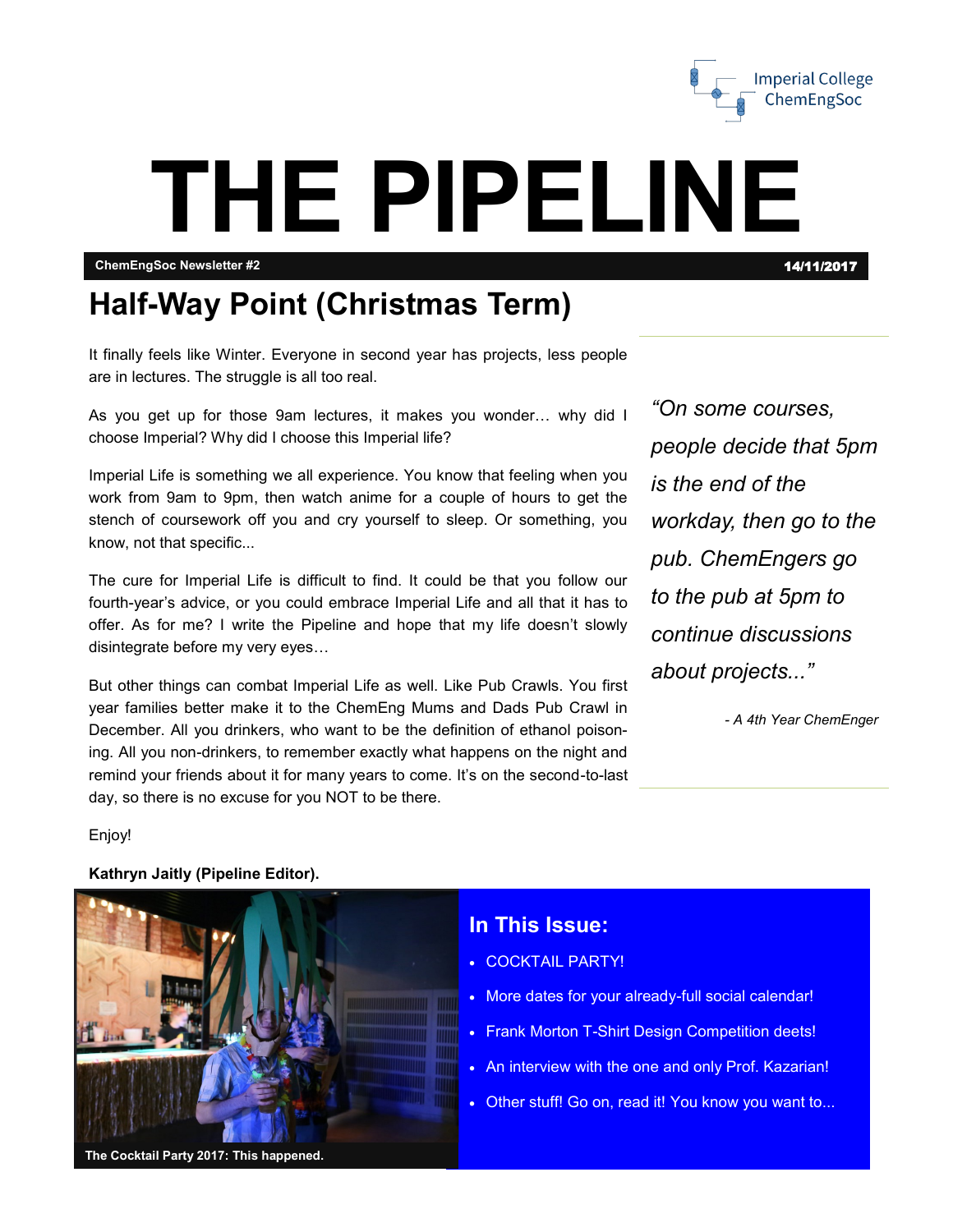## **Mums and Dads Pub Quiz**

#### *Fun for all the family… well, all those children that BOTHERED TO TURN UP.*

A hundred ChemEngers trekked across the road to Beit to witness our yearly tradition: the ChemEng Pub Quiz. Up for grabs? The winners received a bottle of Glenfiddich. The losers got a pack of Bud Light.

The highlight of the night for many was the hefty bar tab, which managed to pay for drinks for half the night. The questions were also fantastic, spanning from London to History to ChemEng to Wingdings. But we cannot forget to mention the speech given by Richard Prior, founder of Imperial's Mums and Dad's Scheme and fourth year ChemEng. His words were… inspirational? Certainly eye-opening. (And then there was the joke about polar bears.)

Somehow, an all-fourth-year team managed to win the Mums and Dads Pub Quiz. And even though one team tried to answer all their questions wrongly, a different team managed to come in last place. Hopefully they enjoy the taste of Bud Light.

Thanks once again to the Mums and Dads coordinators Seb and Aniket for hosting a great night for us all. Everyone had a fantastic time and families are

looking forward to seeing each other at the next Mums and Dads event: THE PUB CRAWL.

## **Cocktail Party**

Last week on a cold and wintery November evening, over 140 tropically dressed ChemEngers worked against a diffusion gradient to conglomerate within the Tropically themed paradise that is METRIC. T(r)opically [see latest Felix p1] and as with most ChemEng events, overcrowding was not a concern and the voidage on the dancefloor was sufficiently large to allow for some excellent moves.

Enhanced networking capabilities from VK consumption (tropical flavour only, of course) led to many new friendships being formed, and the binary interactions between year groups increased linearly throughout the night. Fortunately no azeotropes were formed [phew] and at 1am sharp Metric became even more Lit as all the lights turned on and the lucky students not to be kicked out early were sent on their way, ready for those 9am's.

A big thank-you to Nihad and Jordan for organising the event and Dora for photographing. Check out the photos at [https://www.flickr.com/photos/chemengsoc/sets/72157666032506989.](https://l.facebook.com/l.php?u=https%3A%2F%2Fwww.flickr.com%2Fphotos%2Fchemengsoc%2Fsets%2F72157666032506989&h=ATNti4497iruoz7rplSQhzp1ZJn9PTH9dHrDA_9QIOUxDD2bnACqphWVPV7wamY74KEOTHyuxqCbio1_jK-nuyddR4iLPbKTw6JRwJIgVMyDYP0uG9plYY5_Q46cyrn1te-hJ9xLFE-h)



Now is cool everyone's turning up in bikinis n stuff

**Summary of events by one ChemEnger**



*An artist's impression of the Quiz.*

**Think you've taken better photos of ChemEngSoc events? Email your photos to kj316@ic.ac.uk**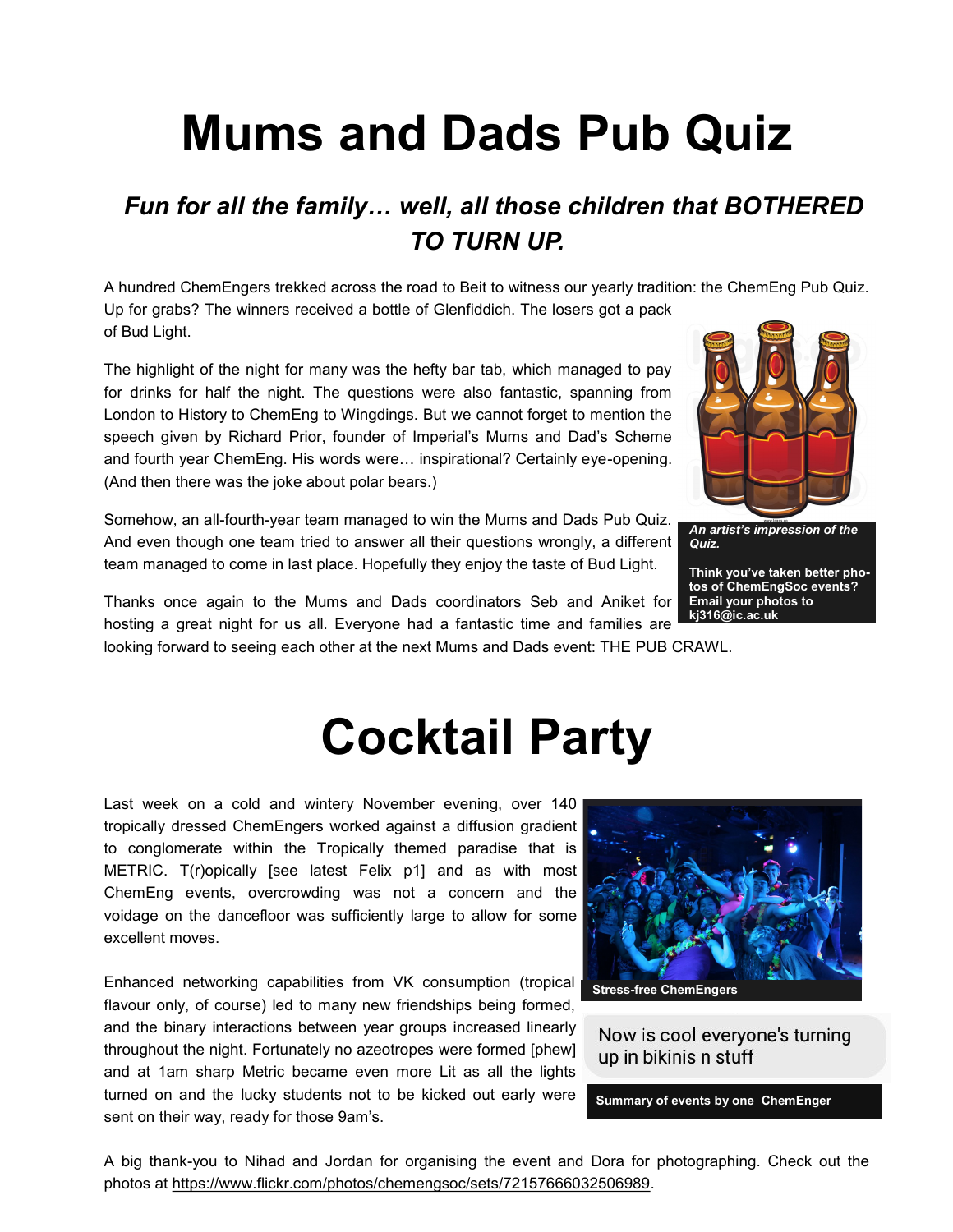#### **FRANK MORTON T-SHIRT DESIGN COMPETITION**

Dear ChemEngers,

The T-shirt competition is now open in preparation for Frank Morton! Send your spicy designs to Menghan Liu, your Sports Officer, at **[ml5216@ic.ac.uk](mailto:ml5216@ic.ac.uk)** by 20<sup>th</sup> November.

What's the incentive? Winners get to go to Frank Morton for free!

Here is a previous design to inspire you (don't set your bars too low though).

#### *Remember:*

#### **What we are looking for:**

- **Please, no:**
- Make ChemEng look banterful
- Creative punchline
- Be **\*FABULOUS\***
- UCL jokes Jokes about other Unis in general
- Stripper jokes. Seriously, it's ok to
- be sexy and racy but seriously no stripper jokes. We are sponsored by big bois so keep it clean



Late submissions will not be accepted so don't waste your time - get them designs rolling!

#### **Uncle B (or: I've got 99 problems, and ChemEng is, like, all of them.)**

Now for something a little different… An agony uncle page, for answers to all those questions you wanted to ask!

Got any problems that need answering? Email them to kj316@ic.ac.uk. You can be anonymous, if you want.

| Dear Uncle B,                                                                                                                                                                                                                                                                                                       | Dear Uncle B,                                                                                                                                                                                                             |
|---------------------------------------------------------------------------------------------------------------------------------------------------------------------------------------------------------------------------------------------------------------------------------------------------------------------|---------------------------------------------------------------------------------------------------------------------------------------------------------------------------------------------------------------------------|
| I went to the Union Bar one day and I saw the strangest thing. I saw<br>one of my professors there, watching the football. I wanted to go up<br>to him, but wasn't sure if he'd recognise me. But then, if he<br>recognised me first, he would be surprised that I'd not spoken to<br>him. What should I have done? | I just started to study MATLAB this week, and I'm having<br>difficulty motivating myself to work. I just don't understand the<br>point of MATLAB. Why do we need to learn it?<br>Ah, how wonderful the mind of a child is |
| Surprisingly, professors are human beings also! Don't be shocked to see<br>lecturers having a social life, even if you don't have time to have one.                                                                                                                                                                 | Apart from the obvious reason for passing your MATLAB exam, you<br>will often find mathematical equations that simply cannot be solved<br>without numerical methods. The ability to program a computer to                 |
| As for if he would have recognised you, that depends how many office<br>hours you go to, I myself am on first name basis with a few of the lecturers                                                                                                                                                                | solve equations for you is much better than just giving up because<br>there is no analytical solution to the problem.                                                                                                     |
| (and certain lecturers only have one name). If you never attend lectures,<br>don't be surprised if he has no idea who you are, let alone that you even<br>exist.                                                                                                                                                    | As with other things you learn in first year, it's not until later you ac-<br>tually find uses for the knowledge you learn. Plotting surfaces, cou-<br>pled ODEs, implicit equation solving etc. And if you love MATLAB,  |
| What should you not have done? Asked for help with academic matters in                                                                                                                                                                                                                                              | you'll love PDC in second year (Controlling plants using computer                                                                                                                                                         |
| the middle of Union Bar during a match. As a famous professor said:                                                                                                                                                                                                                                                 | programming). Otherwise, well, PDC's another reason to learn it!                                                                                                                                                          |
| "There's a time and a place for everything, but not now."                                                                                                                                                                                                                                                           |                                                                                                                                                                                                                           |
| What should you have done? Said a friendly hello. You never know, he<br>may have bought a round of drinks                                                                                                                                                                                                           | As a famous Krishnan J. Krishnan often says, "Don't waste time<br>resisting"!                                                                                                                                             |
|                                                                                                                                                                                                                                                                                                                     | ChemEngLove, Uncle B x                                                                                                                                                                                                    |
| <b>ChemEngLove, Uncle B x</b>                                                                                                                                                                                                                                                                                       |                                                                                                                                                                                                                           |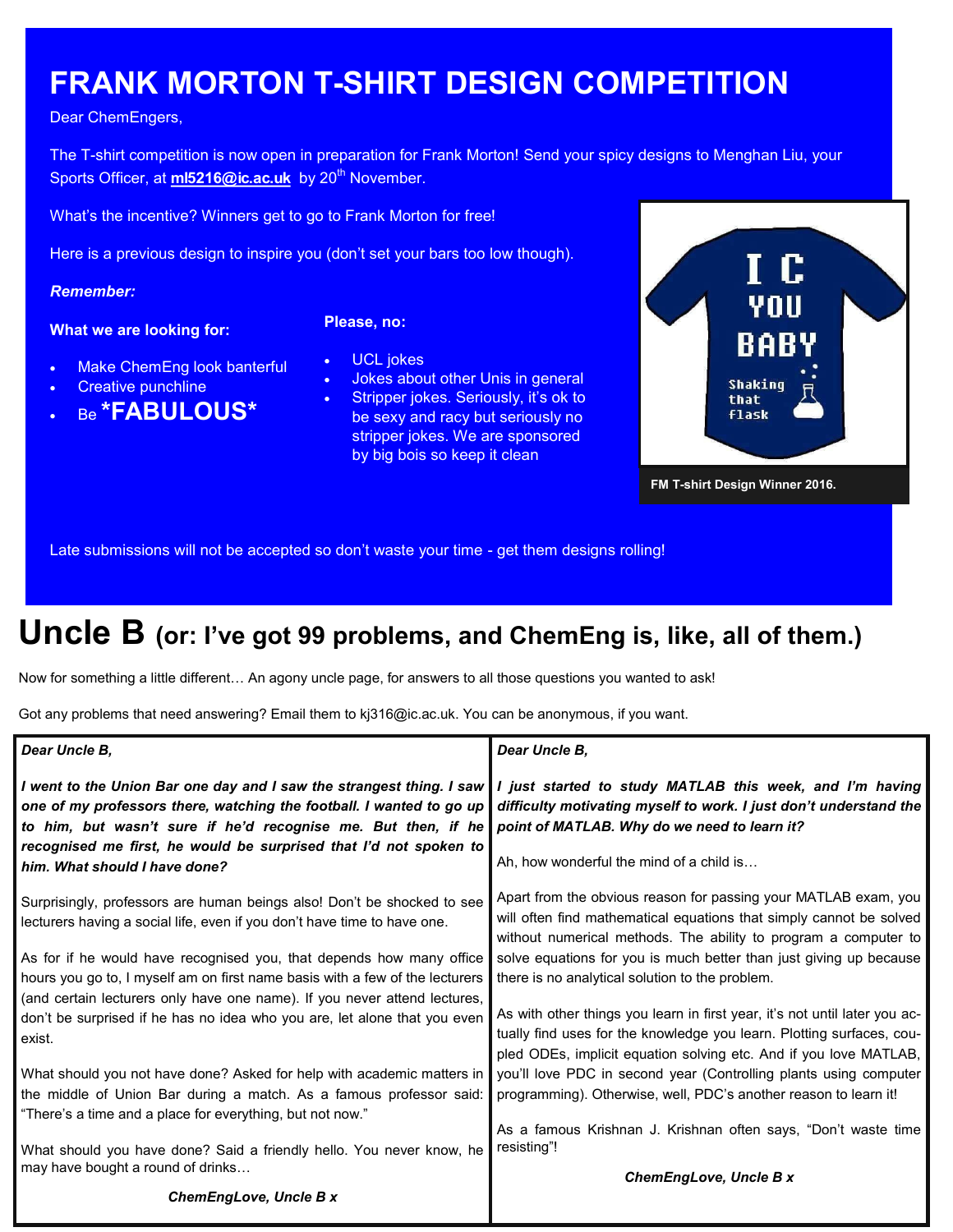## **Shining A Light on Research**

#### *An interview with Professor Sergei Kazarian*

Professor Sergei Kazarian is a very busy man. As I enter his office, I see him working with two fourth-year students on their research project. He apologises to me, then goes back to the students to discuss their research and their write-up. "And that's how *they* do it", indicating an article on Web of Science.

Writing down their last notes, they move onto their next experiment of the evening. He invites me to take a seat, then we get down to the interview. At first, he says he is nervous. "I told [the fourth years] … I have done interviews before, but I am the most nervous for this one!" You wouldn't know that as his words begin to fill up the room.

One of the applications of infrared spectroscopy that has attracted much attention is his research in the field of forensics, to date fingerprint traces and give information about the criminal. "Whenever you touch a surface, it leaves a mark," he says, pressing his finger onto the round wooden table. "That mark can be tested, its chemical composition measured. You can test degradation, whether it was left by a man or woman, whereas with a database, you can only make a comparison between profiles." The problem with other techniques is they chemically damage the fingerprint.

Here, that's not the case. "No mass spectroscopy is involved – nothing that will damage the sample." This may be why Kazarian's research hit headlines worldwide, appearing on MSNBC. "Our method is even included in the Fingermark Visualisation Manual by the Home Office," he says, proudly.

His time in fingerprints has led to some interesting scenarios. "My research group has done four out of five Imperial Festivals now," he says, gesturing the Imperial Festivals certificate next to his whiteboard with a smile, "and we were invited to the Fringe." The topic of last October's Imperial Fringe was on crime. "I spoke to many people that night. Not everyone followed up, but the next

day, I receive an email. [The email is from] a doctor, in the Kensington area, and he asked to speak to me over coffee. This doctor, he was writing a crime novel, and he asks me about my research and how it works. Much later, I receive an email with a copy of the book. The doctor tells me that I helped him a lot, helped him write the concluding chapter of his book… And in his acknowledgments, my name is there – at the top!" He smiles at that, eyebrows arching and eyes sparkling at the idea.

Kazarian has always been interested in solving crime. "When I was a young boy, I read Sherlock Holmes… That's who I wanted to be. The skills, the mysteries he solved. Everyone wants that." When he came to London for the first time, he saw all the sites – Trafalgar Square, Big Ben. Then he decided to find Baker Street. "It was before mobile phones with maps, so I got lost." He decided to ask someone on the street where he could find Flat 221B, Baker Street. He doesn't know why, "but the man – and this has always stayed with me – the man asked, 'You know he's not real!' And I said, 'Why, of course!'"

It could be said that Sherlock has influenced the man that Kazarian has become today: curious, logical, someone trying to extract answers about anything. "Spectroscopy applies to any field. Not just chemical engineering… When I first came to Imperial, I was asked, 'Well, you're not a chemical engineer – why this department?' And my response is, well, because of the links. True, if the chemical engineering department was isolated, I would not be interested. But chemical engineering has links to chemistry, to materials, to biochemistry… That is why."

**Professor Sergei Kazarian (***clirspec.org***)**